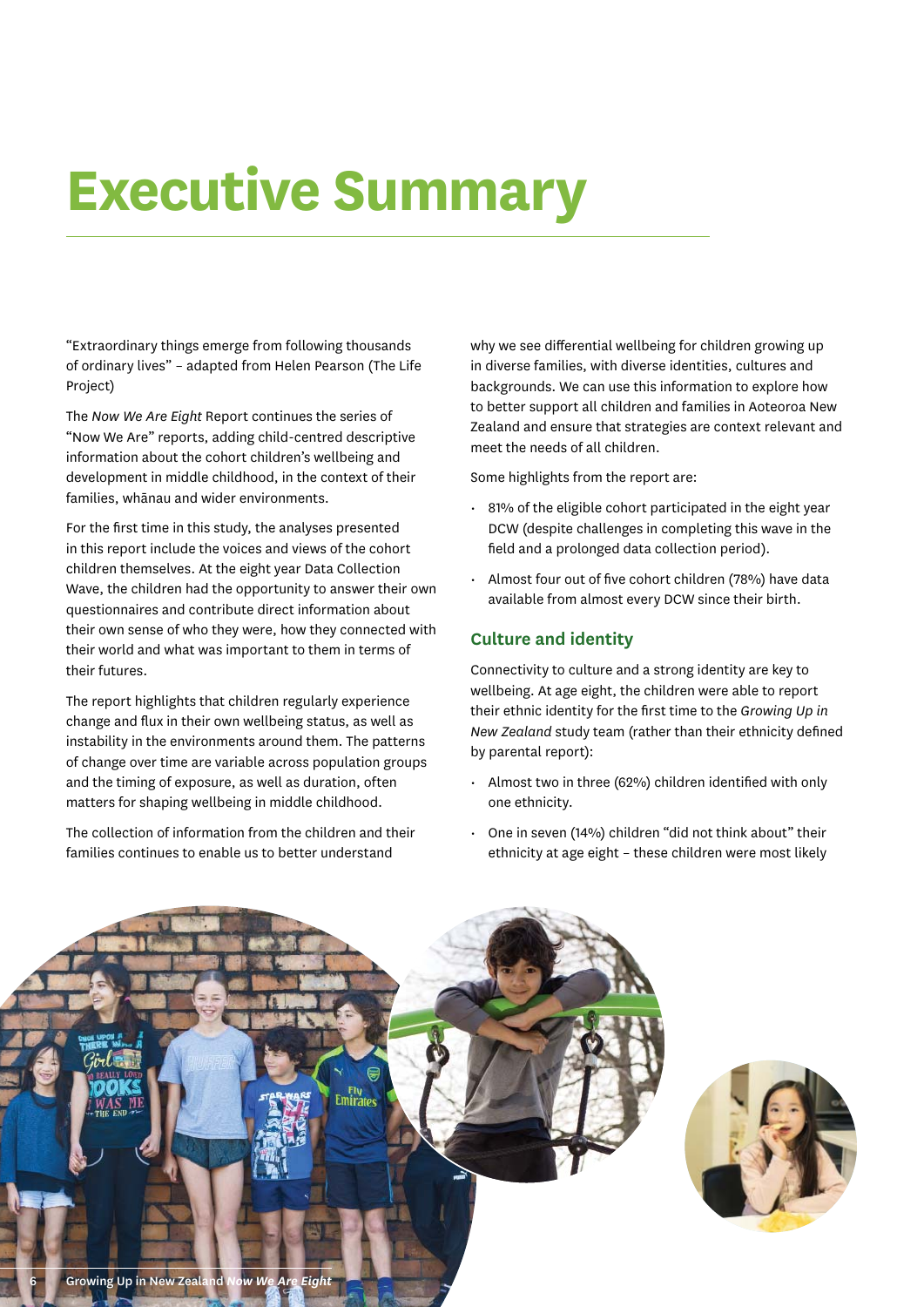to have been identified previously by their mothers as European but not always.

• Nine out of ten mothers reported that they regularly discuss ethnicity and culture with their child (although this is the case for only four out of five children who identify as European).

Language is important for social connectivity and provides a link to cultural identity for many:

- 98% of the cohort can hold a conversation in English, however 47 other languages are also regularly spoken in the cohort children's homes.
- After English, Māori is the second most common language spoken by the children (5%), followed by Mandarin (2%).
- One in six cohort children (16%) speak more than one language – most are bilingual, with 1% being multilingual.
- More than half (55%) of all children who identify as Asian speak two or more languages.
- Almost one in five (18%) children who identified as Samoan could hold a conversation in Samoan.
- $\cdot$  Almost one in three (30%) of children who identified as Tongan could hold a conversation in Tongan.
- $\cdot$  Almost one in five children (17%) who identified as Māori were reported by their mothers as being able to hold a conversation in Te Reo Māori - this was confirmed in the bespoke Te Reo Māori test administered to all cohort children.

In response to a set of specific questions, the children reported their gender identity for the first time at eight years:

- $\cdot$  Most children (98%) identified with the gender they were assigned at birth, and 2% did not.
- $\cdot$  One in seven (14%) of the cohort identified themselves as being somewhere in between male and female and 3% said they were unsure about their gender identity at this age.

The children are developing their autonomy in middle childhood – although this is still largely dependent on parental control:

- Over one in three (37%) of children living in rural areas were often allowed to walk alone in their neighbourhoods, compared with just over one in four (27%) children living in urban areas.
- Children living in urban areas were slightly more likely to be allowed to cross the street alone than those in rural areas (41% compared with 39%).

# **Family and Whānau**

Children are dependent on their parents and families to support their development and wellbeing, and so

understanding the family and whānau context remained very important at this age:

- 70% of children were living in two-parent households in middle childhood; 16% were living with extended families; 10% were living in a single-parent household; and 4% were living in a household with non-kin.
- Household structure for the cohort children had changed since the pre-school period – more children were living with a sole parent and fewer were living with extended families than in their pre-school years.
- Parenting alone was most common for parents of children who identified as Māori (12%), followed by Pasifika (10%) and European (9%) children.
- Living with extended families was most common for Pasifika children (33%), followed by Asian (27%) and then Māori (21%).
- Family environmental confusion (characterised by noisy and crowded homes, as well as a lack of routine) was more commonly experienced by children living in higher deprivation areas and where household income was relatively low.

**Parenting and involvement:**

- Just over half (51%) of mothers wanted to be more involved in their children's lives than they currently are.
- Almost one in ten mothers reported that their child regularly witnessed psychological conflict between themselves and their partner, while 2% witnessed physical conflict.
- The proportion of children regularly witnessing psychological and verbal conflict had increased from the pre-school years, but was similar for witnessing physical conflict.

**Support for parenting from outside the household is also important:**

- More than seven in 10 (72%) mothers reported feeling adequately or generally well supported in parenting their cohort child.
- One in nine (11%) felt they rarely or never had enough support for their parenting role – with this being most commonly reported by those parenting alone.
- One in six (16%) mothers reported engaging with formal support agencies over the past 12 months; 6% related to their child's learning and behaviour and 4% related to their child's disability.

**Maternal health remains an important determinant of wellbeing for children (as well as for the wider family and whānau):**

• When the cohort children were eight, 8% of mothers were experiencing depressive symptoms (rated moderate to severe).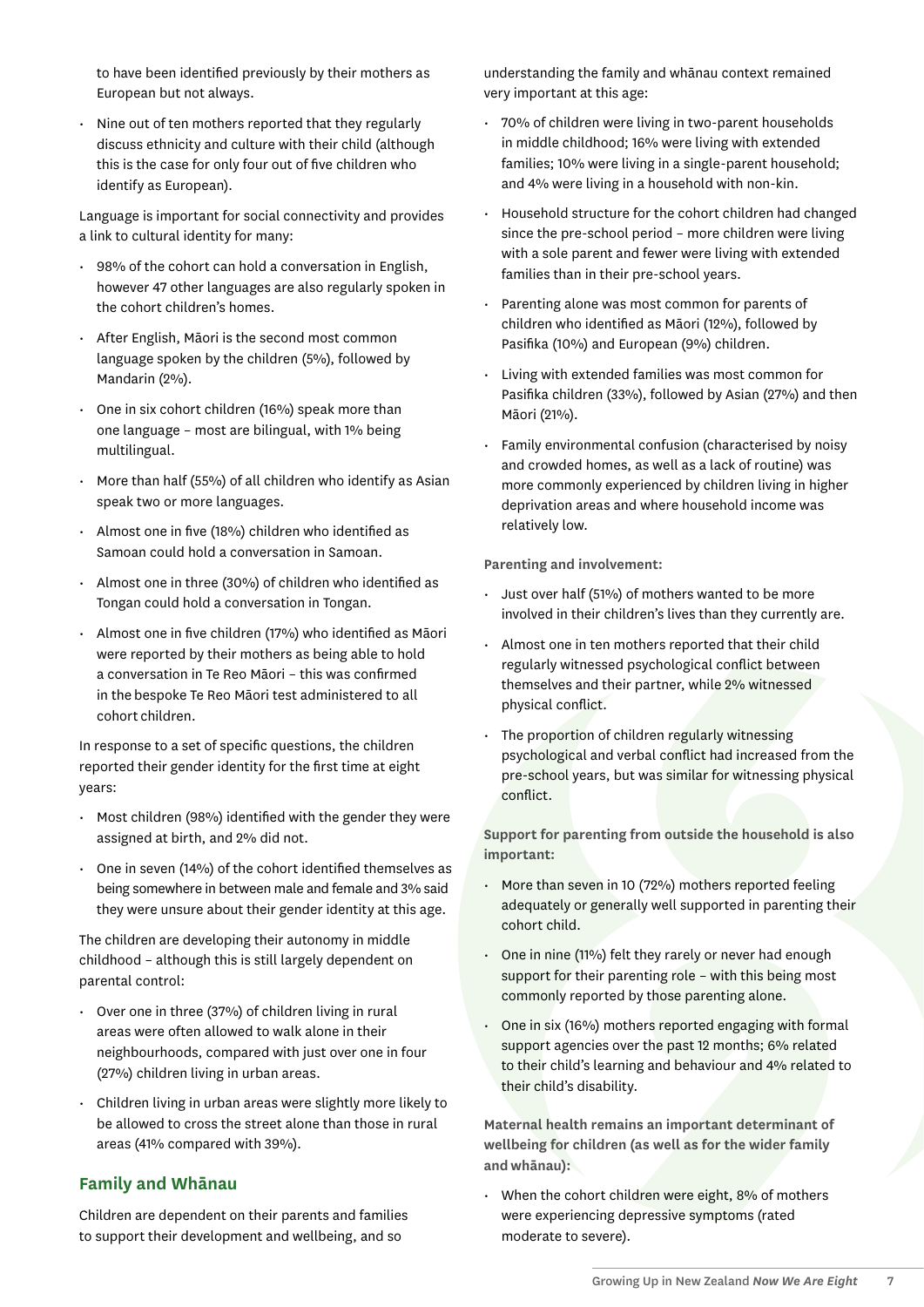- The proportion of mothers experiencing depressive symptoms was approximately the same as at four years, but less than during pregnancy or in the first two years of their child's life (the first 1000 days).
- Over the period from antenatal to eight years, approximately one in four mothers had experienced depressive symptoms during at least one period (between antenatal, nine months, two, four, six and eight years) – with three in four never experiencing depressive symptoms.
- Māori and Pasifika mothers were almost two times as likely to have experienced depressive symptoms during their child's first eight years than European mothers.

#### **Maternal work:**

• Mothers of four out of every five (81%) children were in paid employment when their cohort child was eight years of age, although around one in five mothers were in workplaces where they were unable to work flexible hours.

#### **Media use and screen time:**

This generation of children continues to be more digitally connected than any before them. However, while access to devices is increasing, there remain groups of children who have less access to devices than their peers. Screen time offers both opportunities and challenges for children and their parents:

- 95% of the cohort had access to at least one device for their use at home (computer, laptop, tablet or smartphone) – but fewer children living in areas of high deprivation had this access (91%).
- Time spent watching screens in middle childhood was greater than in the pre-school years – median active screen time was one hour a day, and passive screen time was two hours (in addition to any screen time at school).
- Guidelines related to the content and time of exposure to screen time are emerging and almost half of all mothers stated that they followed these almost all the time.
- However, more than one in four mothers (28%) had been concerned by an online media experience their child had had – most commonly that concern was in relation to inappropriate content that their child had seen.
- Most children (67%) reported that their parents had spoken to them about online safety.
- One in eight children (12%) reported that they often felt worried about their safety while using the internet.

# **Household Capitals**

The capacity to support a child's wellbeing is dependent on multiple capitals, including physical, social, financial and human. These capitals are created not only by the parents,

but also through supports in the wider community and society if they are provided in an acceptable, accessible, and appropriate way for each family. In middle childhood, financial capitals to support the cohort children were not distributed equally.

## **Material wellbeing and hardship:**

Area level deprivation provides insights into neighbourhood resources, but material wellbeing information provides more detailed family-specific information about the capacity of a household to meet everyday living costs (expected and unexpected).

- Material hardship (going without six or more common household necessities) was experienced by one in ten children and was more common among Māori (19%) and Pacific (23%) children and those living in high deprivation areas (33% of children living in NZDep decile 10), but not exclusively so.
- Some mothers reported that food ran out "sometimes" (15%) or often (3%) due to a lack of money, and this was more common in areas of high deprivation and among children of Pacific and Māori ethnicity.
- The mothers of nearly 40% of children living in areas of high deprivation reported that they could only "sometimes" or "never" afford to eat properly.
- As well as a lack of money, a lack of time was also reported by some mothers as the reason for not being able to provide their children with healthy school lunches.

#### **Household income:**

- On average, total household income has increased over time for the children in the cohort, but 7% of the cohort children at eight years of age lived in a household that received \$30,000 or less over the last 12 months. Equivalised household income (adjusting total household income for the number of people in the household) differed according to area level deprivation and ethnicity of the child. Children living in the highest deprivation areas and those who identified as Pacific lived in households with the lowest equivalised incomes.
- More than one in three Pacific children (37%) lived in households with an equivalised income of \$20,000 per annum or less.

#### **Housing quality:**

- One in three children across the cohort (31%) were living in homes with reported heating and warmth problems at eight (half of all children living in the highest deprivation areas).
- Almost four in ten of all cohort children (37%) were reported as currently living in homes with problems relating to dampness and mould (half of all children living in the highest deprivation areas).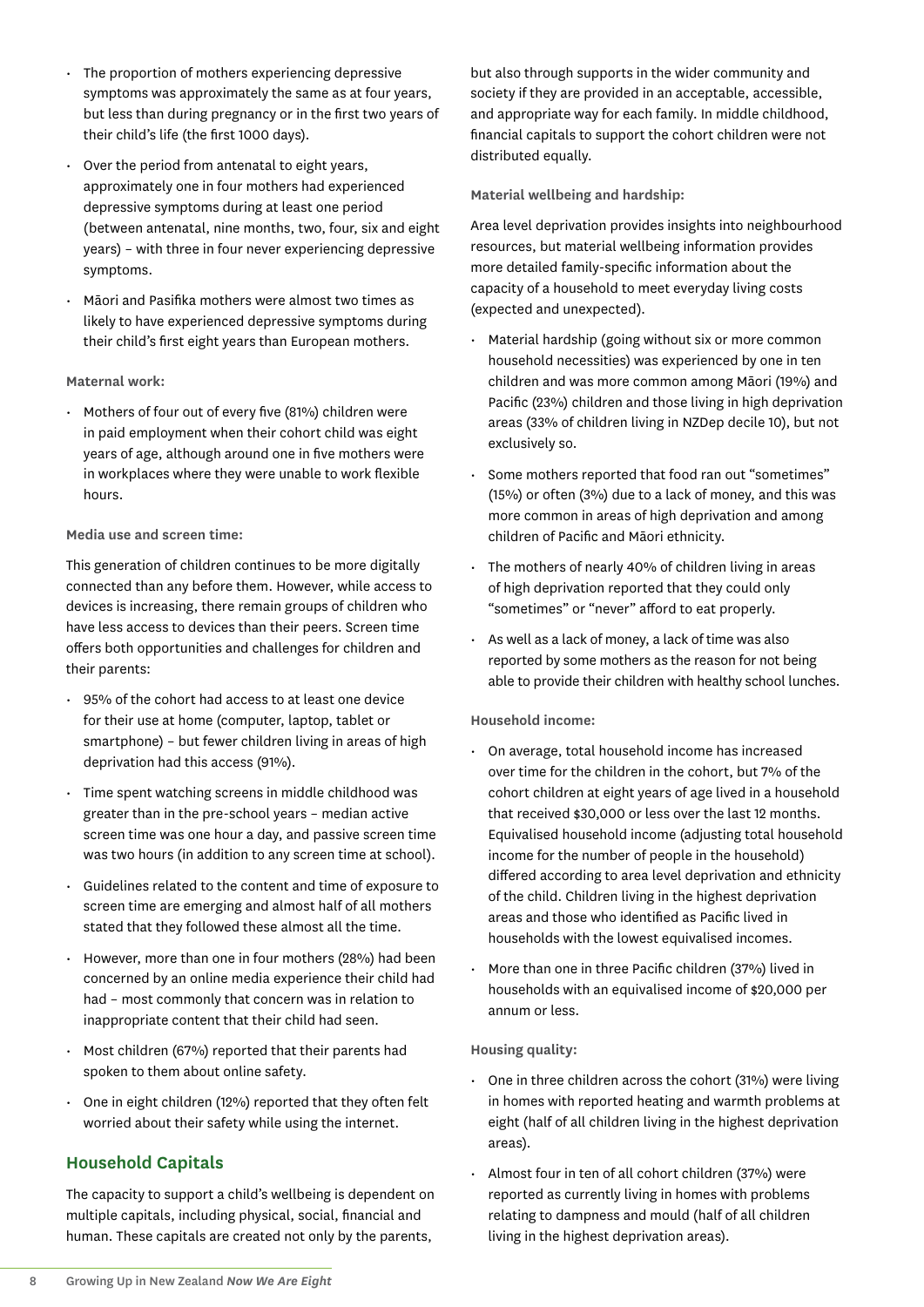



• Cold and damp homes were also more commonly experienced by Māori and Pacific children compared with children identifying with other ethnic groups (noting Māori and Pacific children are more likely than others in the cohort to live in the highest deprivation areas).

#### **Residential Mobility:**

This generation of children continues to experience high rates of residential mobility during childhood:

- Four in ten children (40%) had moved house at least once since they were six years of age – the majority had moved only once, but a third of movers had experienced two or more moves in the two to three-year period.
- Since birth, one in four cohort children (23%) had remained in the same residential dwelling, the other three-quarters had moved at least once, and almost half the cohort had moved two or more times between birth and eight years of age.

#### **Household tenure:**

- At eight, two in three of the cohort children (66%) were living in homes that were owned by their families – an increase from 58% at four years.
- One in four children (24%) were in rental properties and 5% were in public rentals at age eight.
- Almost half the children (46%) in the cohort had

experienced a change in household tenure type at some time between birth and eight, but movement was not unidirectional, for example from rental to home ownership.

Change in tenure over time represented a mix of experiencing advantage and disadvantage, and a mix of moving between stability and instability across the cohort.

# **School engagement and experiences of bullying**

The *Now We Are Eight* Report adds further child-focused information to the mother reported experiences of children's transition to school (captured in an electronic mother questionnaire when the cohort children were 72 months old).

- 1% of children were being home schooled at eight.
- 20% of the children had moved schools between the ages of six and eight – most having moved at least twice, and usually because of residential mobility.
- Two-thirds of mothers (65%) reported satisfaction with their school's ability to meet their child's physical, cultural, social, emotional, and behavioural needs in middle childhood. Reported satisfaction was higher for mothers of Pacific children (72%) and lower for mothers of Māori children (61%).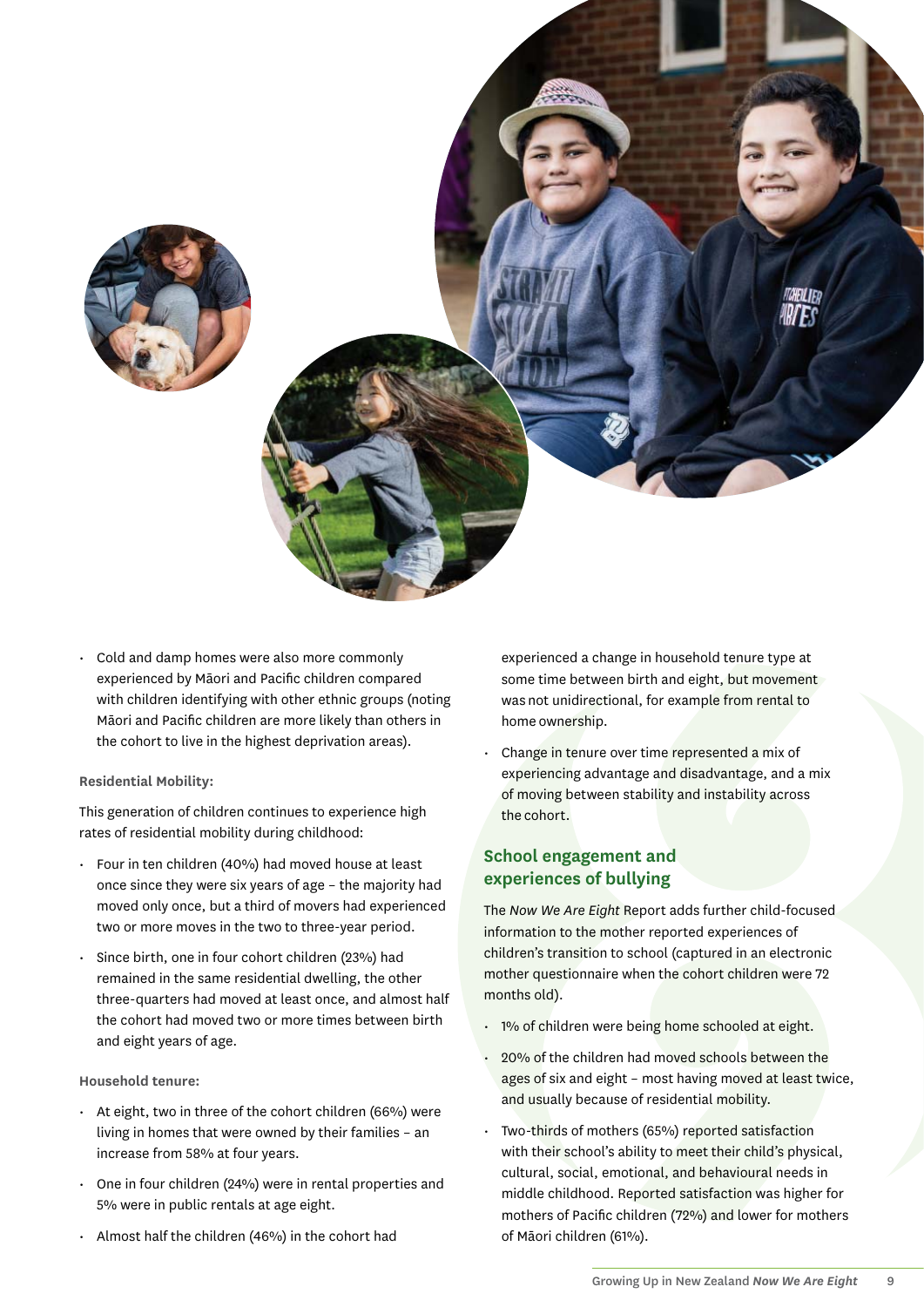• The children also reported on how safe and respected they felt at school (class climate) – girls tended to rate this higher than boys overall and although there was a spread of responses, there was little difference by child ethnicity.

#### **Bullying:**

- More than one in three of children (35%) reported being bullied in the past year, although 15% said this happened rarely.
- The most common bullying behaviour reported was "being put down or teased" – this was reported by half the cohort (51%), although 24% described it as a weekly occurrence.
- Physical bullying (involving physical contact) at school in the past year was reported by one in eight children (12%).
- Bullying was pervasive, but most commonly reported by children who identified as Pacific (22%), Māori (18%) or Asian (16%), compared with European children (10%).

# **Child Health and Wellbeing**

Most of the report about child health and wellbeing comes from mothers, however we also asked the children to rate their own overall health and asked specific questions regarding their mental wellbeing.

- Children tended to rate their overall wellbeing lower than their mother's – for example, mothers reported 84% of the children as being in very good or excellent health compared with 62% of the children themselves.
- $\cdot$  A greater proportion of children living in high deprivation areas reported their own health as poor (8%) compared with 5% in medium and low deprivation areas.
- The most common acute infections in middle childhood were throat infections or tonsillitis (one in five children). This is a similar rate to the pre-school period, but ear and skin infections have reduced in prevalence.
- Chronic issues have mostly increased in middle childhood, with Autism Spectrum Disorder being reported for 3% of the cohort and 10% experiencing vision problems at eight. However, fewer children were experiencing hearing issues at eight years compared with four years (5%, down from 14% in the pre-school period)
- Learning difficulties had increased between four and eight years of age from 3% to 8% of the cohort, and behaviour concerns were slightly up from 6% to 7%.
- Around 5% of mothers continued to report that they were not able to access primary health care for their children when they felt this was needed – this tended to be more commonly reported by mothers of Māori, Asian and Pacific children (8% for each group).

**Oral health:** 

- More children at eight years of age (73%) were reported by their mothers to brush their teeth twice a day or more, than at four (62%) or two years (44%).
- The majority of children were enrolled with the free dental service and had been seen in the past 12 months, with one in ten attending less than once a year.

#### **Sleep:**

- On average, children in the cohort slept just under 10 hours at night at eight years of age, although 13% slept less than nine hours (most common for Pacific children at 31%).
- Almost all (92%) children had a regular bedtime, but this routine was less likely for Pacific children. Asian children tended to go to bed approximately an hour later than non-Asian children in the cohort (after 9pm compared with around 8 to 8.30pm).

#### **Nutrition:**

- Two out of three (63%) children did not eat the recommended three or more serves of vegetables per day and one in three (29%) children did not eat two or more serves of fruit per day.
- Children living in areas of higher deprivation were least likely to meet the recommended guidelines for fruit and vegetable intake.
- Four in five children eat takeaways weekly, with one in three having takeaways two or more times weekly.
- One in three children drank fizzy drinks weekly at least with 3% drinking these daily.
- Around a third of children took part in meal preparation every day or most days.
- Two in three children ate meals together as a family every day, but for one in five children, this occurs much less frequently and for a small proportion (2%) never.

## **Body size:**

- Two out of every three children (65%) at eight years of age were classified in the 'normal' range of weight for their height and age.
- $\cdot$  One in five were classified as overweight (20%) and one in seven were classified as having obesity (14%).
- At eight years of age, a greater proportion of children were in the overweight or obese categories (34%) compared to the pre-school period (14%).
- Children who had lived in areas of high deprivation throughout their childhood were most likely to have obesity at eight years compared with children who had not lived in highly deprived areas at either early or middle childhood, and those who experienced high